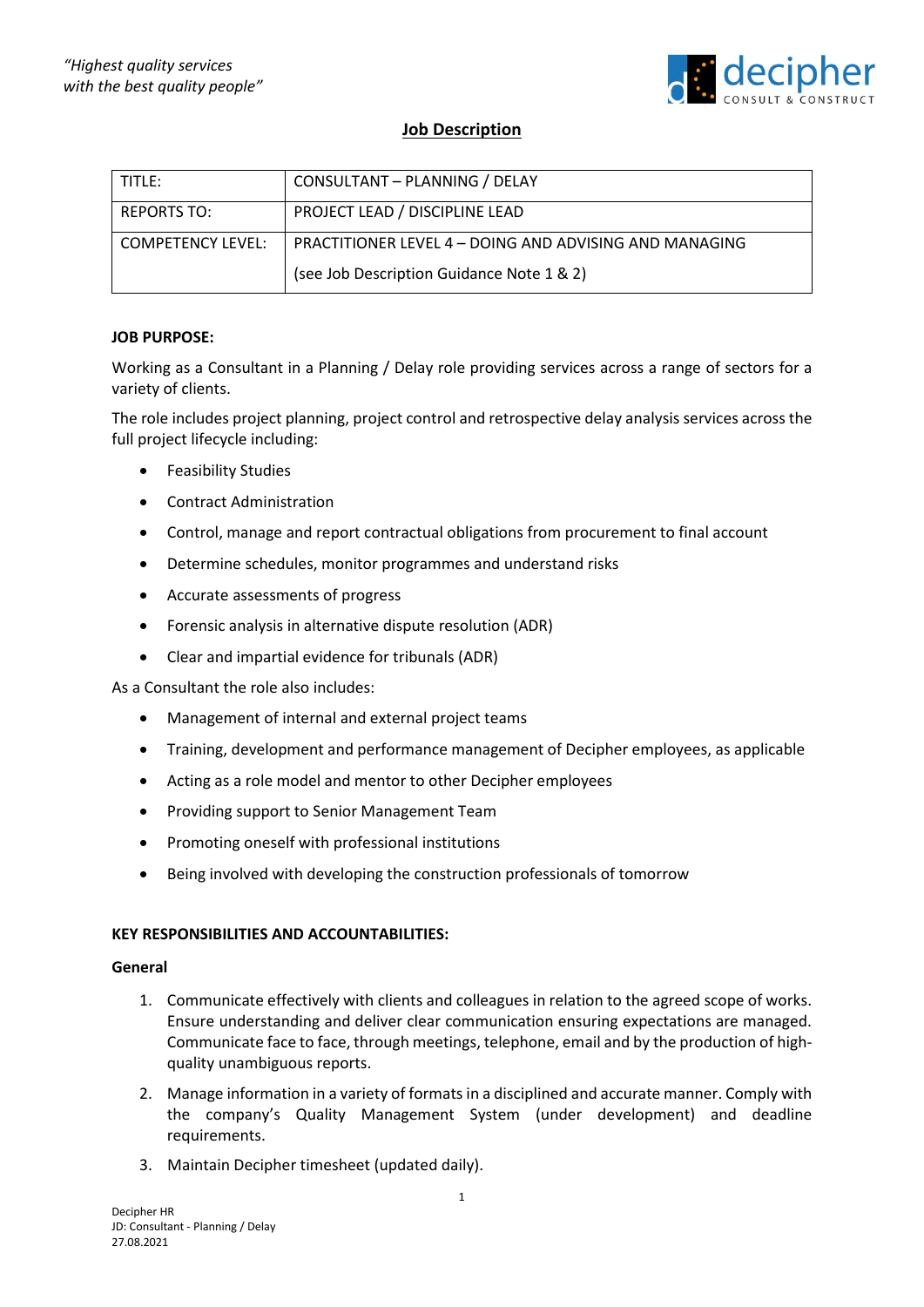

- 4. Uphold the Decipher Way and company Core Values in dealings with clients, colleagues and external stakeholders.
- 5. Network externally and identify business development opportunities.

# **Health & Safety**

- 6. Comply with company and client health and safety policies and procedures.
- 7. Comply with site PPE requirements.
- 8. Ensure project programmes allow adequate time for health and safety management of programme activities.

#### **Functional**

Pre-Contract

- 9. Provide advice and support in the development of fee bid proposals, narrative and costs.
- 10. Lead the planning of construction works at tender stage (pre-contract). Produce duration calculations, phasing diagrams, method statements and programmes.

#### Live

- 11. Competently review and update phasing diagrams, method statements and programmes. Write and critique reports on the status of live projects.
- 12. Competently produce, update and monitor multiple programmes for multiple purposes. Produce comprehensive supporting narratives explaining assumptions made.

# **Delay**

- 13. Have an excellent understanding of key scheduling issues such as float, concurrent delay, constructive acceleration, impact on change to the scope and the cumulative effect of delays to the programme.
- 14. Have an excellent understanding of the SCL and AACE Protocols. Make decisions in terms of the optimum programme and delay analysis methodology to adopt for the given circumstances.
- 15. Thoroughly analyse information provided and identify missing information/documentation that is required.
- 16. Have a detailed understanding of how to prove entitlement for Extension of Time (EOT) and produce EOT claims.

# General

- 17. Organise and lead the client with regards to their 'time management' of projects.
- 18. Have a detailed understanding of how to identify factors that contribute to the failure or abuse of a programme.
- 19. Competently evaluate programmes created by others and critique and report on issues within them.
- 20. Competently produce spreadsheets, graphs, programmes and other documentation that enables visualisation of data and trends.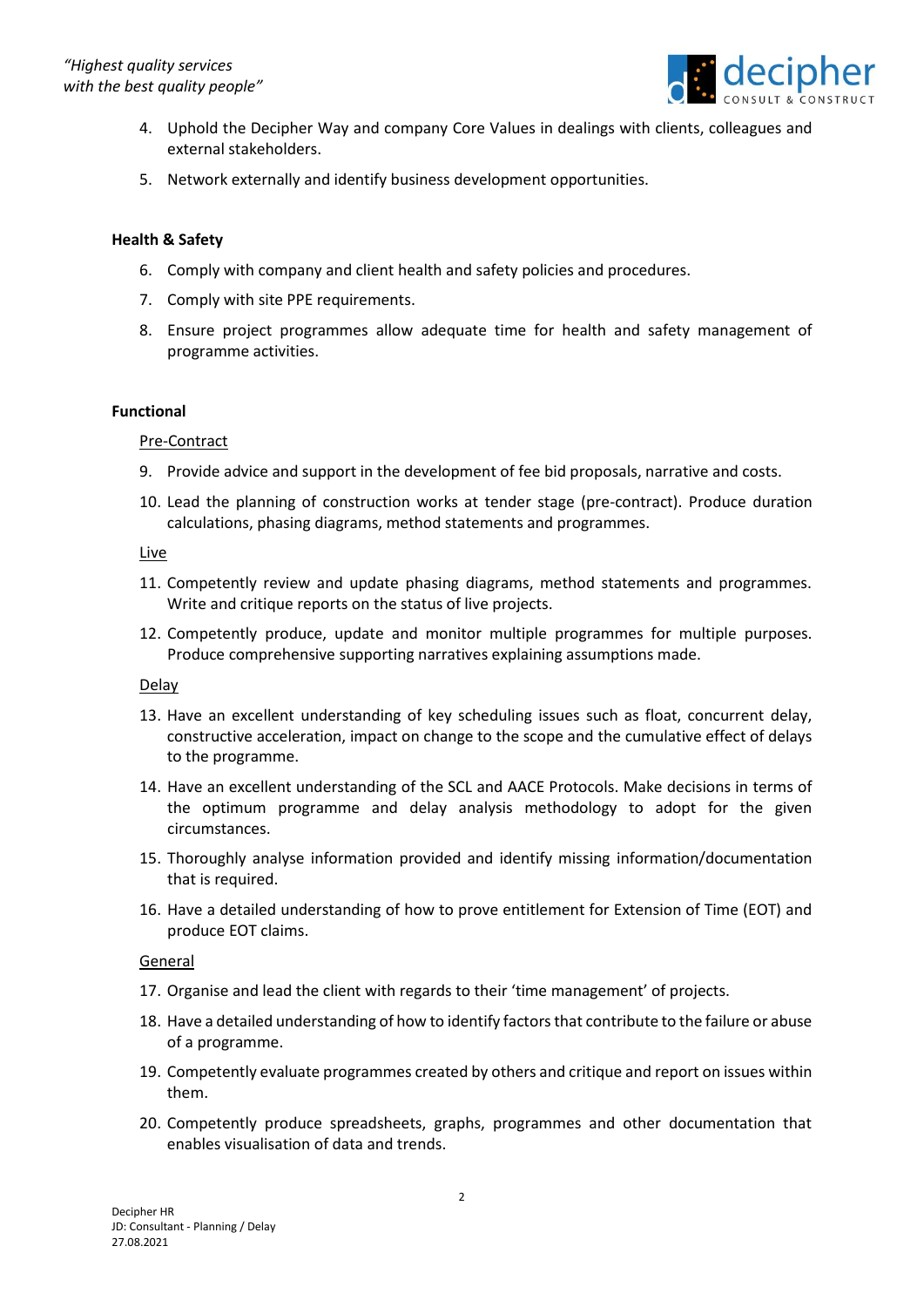

- 21. Identify trends within a project, upcoming problems and potential solutions. Ensure these are notified to client for discussion and seeking of solutions.
- 22. Develop and maintain client relationships to ensure project work is successfully won by the company and leads to repeat work.

### Contract Administration

- 23. Project progress reporting on a regular basis (weekly or monthly) as required by the client.
- 24. Produce detailed and coherent documents and reports, prepare and issue technical reports, evaluate information produced by others and critique and report on same.
- 25. Appreciate timescales throughout the life cycle of a project. Understand how you can contribute to profit improvements or cause loss.
- 26. Excellent understanding of the building process, implications of design decisions and specifications.
- 27. Excellent knowledge of different forms of contract including NEC and JCT and be able to provide information to others.
- 28. Ensure advice is provided to clients to allow them to make reasoned decisions.
- 29. Responsible for the programme management of varying sizes of projects.

#### ADR

- 30. Excellent understanding of delay analysis techniques.
- 31. Excellent knowledge of the impact of change, delay and disruption upon a project programme.
- 32. Excellent knowledge of construction law; produce narratives, analyse programme and produce expert reports. Provide information to clients with regards to matters in dispute.
- 33. Oversee the production, formatting and collating of delay analysis reports for issue externally.

# Internal Decipher

- 34. Have good practical experience of Primavera P6, Asta Powerproject and Microsoft Project.
- 35. Maintain control of Decipher project costs and work with Discipline Lead / Project Lead on the budgeting of commissions.
- 36. Provide commercial and contractual information to the Project Lead.
- 37. Ensure knowledge and skills are passed on to other colleagues by way of formal best practice sharing and developing mentoring programmes.
- 38. Work with Senior Consultant Planning & Delay to assist with the implementation of training and development as identified on colleagues Personal Development Plans.
- 39. Work with, and provide support to, the Administration team (including HR and Finance) to ensure required documentation and information is provided.
- 40. Provide sound, professional advice to clients and colleagues across the full extent of your ability and knowledge, to enable them to make considered decisions.
- 41. Be an expert in your technical area of expertise to both clients and colleagues.

# **Authority**

42. Directly responsible to a client for projects of varying sizes, including large scale.